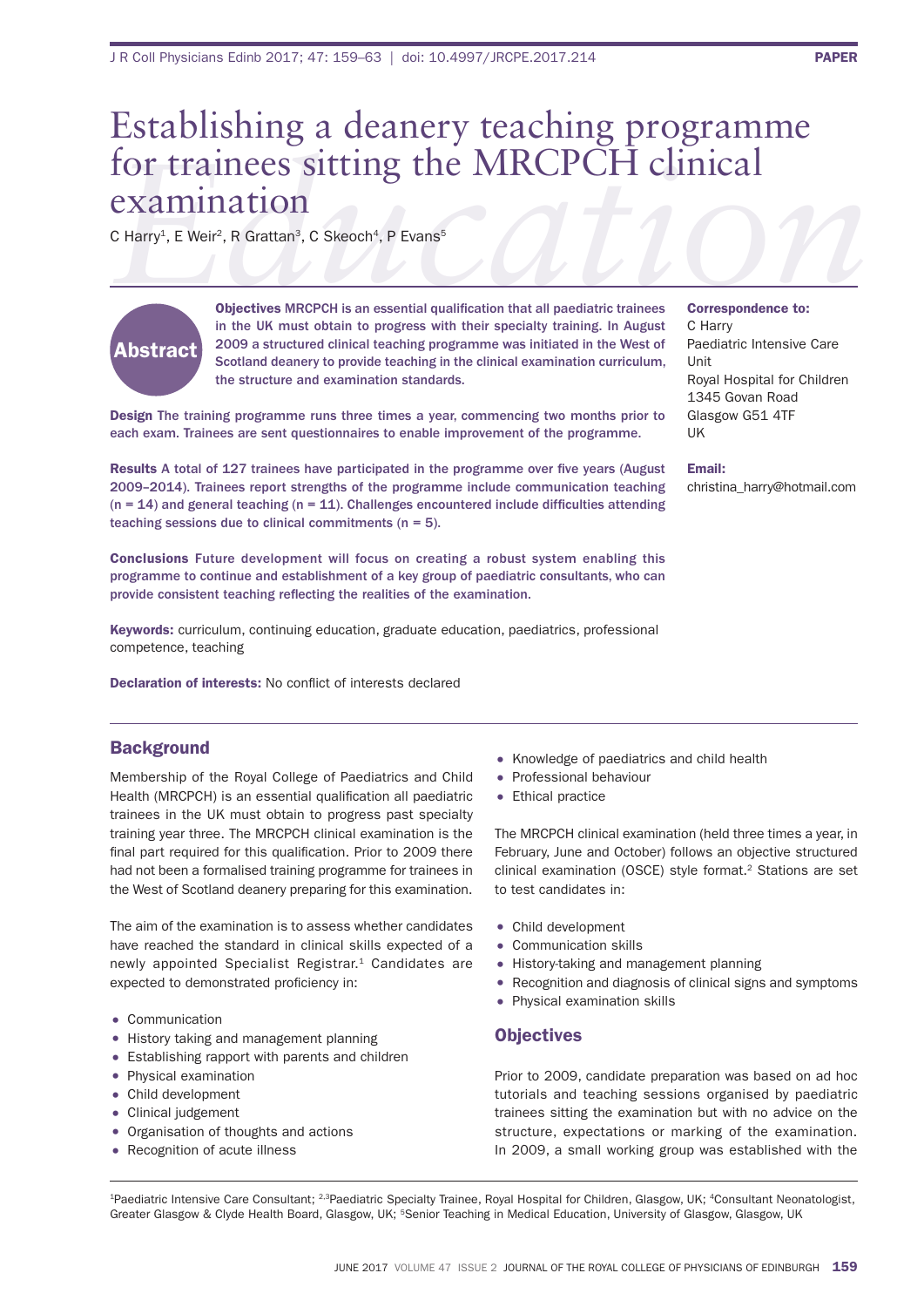aim of organising structured teaching and support for the paediatric trainees sitting the MRCPCH clinical examination. This programme was evaluated in the form of trainee questionnaires and the feedback reviewed, enabling the group to modify the process for future trainee groups to develop a comprehensive and progressive training package.<sup>3</sup>

## Methods

#### Organisation of the teaching programme

The programme was initially organised by three individuals in the West of scotland; a senior paediatric specialty trainee, a consultant neonatologist with involvement in the RCPCH examination process and a Senior University Teacher in Medical Education (SUTME) at Glasgow University. Two years later, a further paediatric specialty trainee joined the group and another a year later. This group organised all teaching and administrative tasks so trainees did not have to pay any fees. The teaching sessions were run at a tertiary paediatric training hospital in Glasgow. Two months prior to the examination, all eligible trainees in the deanery were emailed inviting them to participate in the programme. These trainees were identified by obtaining a list of junior paediatric trainees (ST1-ST3) who had not yet obtained their MRCPCH and also trainees in paediatric non-training posts from the Paediatric Training Programme Director. Teaching sessions were organised with paediatric consultants. Eligible trainees were advised by email as to the details of these sessions. Teaching sessions typically lasted an hour. In addition, trainees were provided with a weekly update of teaching sessions for the coming week. While formulating the programme, three main points were addressed: (i) the curriculum for the teaching programme; (ii) the style of teaching; and (iii) evaluation of the programme.

#### Curriculum

There was an initial introduction session focusing on what was important in the examination and mapping the curriculum. in this session, expected standards and anchor statements were clarified, as stated on the RCPCH website.<sup>1</sup> Anchor statements outlined the expected general standard for each station in the OSCE. They consist of a list of components which contribute to assessment of the candidate's performance and are provided to examiners to guide them with candidate assessment. This initial session enabled trainees to ask practical questions regarding the format of the examination. Trainees were able to seek advice regarding their concerns or questions they may have and encouraged to review the RCPCH website.

Clinical sessions were organised to begin two months before the examination. some of these focused on history taking, clinical examination and communication skills. other sessions focused on specialty areas of paediatrics and were delivered by specialists in these areas.

#### Style of teaching

in addition to the curriculum, it is important to provide trainees

with assistance in the approach to the clinical examination. While advice on this topic was given in the introduction session, clinical sessions were structured with this in mind.

Clinical sessions highlighting a general approach to the clinical stations were organised. anchor statements were used to encourage small groups of candidates to recognise and provide constructive feedback using the same criteria as is used in the clinical examination.

structured teaching was provided for subspecialty paediatrics covered in the exam. specialist paediatric consultants gave teaching in their area of expertise, in particular covering correct examination techniques and the standard expected of trainees in that subspecialty in the exam.

To supplement the structured teaching programme, trainees were advised of other opportunities in which they were able to consolidate their learning and preparation outwith organised clinical teaching. These include attendance at outpatient clinics, organising tutorial groups and approaching other paediatric consultants, registrars and health practitioners for further teaching.

#### Evaluation

Following completion of the programme and MRCPCH clinical examination, there was an optional evaluation in the form of a structured questionnaire for the trainees.<sup>4</sup> All trainees were sent a survey, consisting of 40 items on a 5-point Likert scale with invitations for open comments. Trainees then forwarded their completed questionnaire to a third party, who anonymously forwarded the results. This feedback allowed modification and subsequent improvement of the teaching programme. Results were collated over a five year period (october 2009–2014).

## **Results**

The teaching programme commenced in August 2009 in time for the examination in October 2009. Surveys were sent to trainees who participated in the programme after their exam for a five year period. The attendance at these sessions and the survey response rate is shown in figure 1.

The teaching programme was reported to be a useful and constructive experience. Specific comments generated from the free text section of the survey outlined that the more effective parts were the communication skills teaching and general teaching (figure 2).

trainees reported that the biggest challenge they encountered was their inability to attend teaching due to busy clinical workloads. Other concerns were that there were too few sessions for each specialty and some teaching was poor in standard or not exam-related. When asked how the programme could be improved, trainees felt the main points were providing more sessions (both generally and also for specialty teaching) and organising of a practice osCe prior to the examination (figures 3 and 4).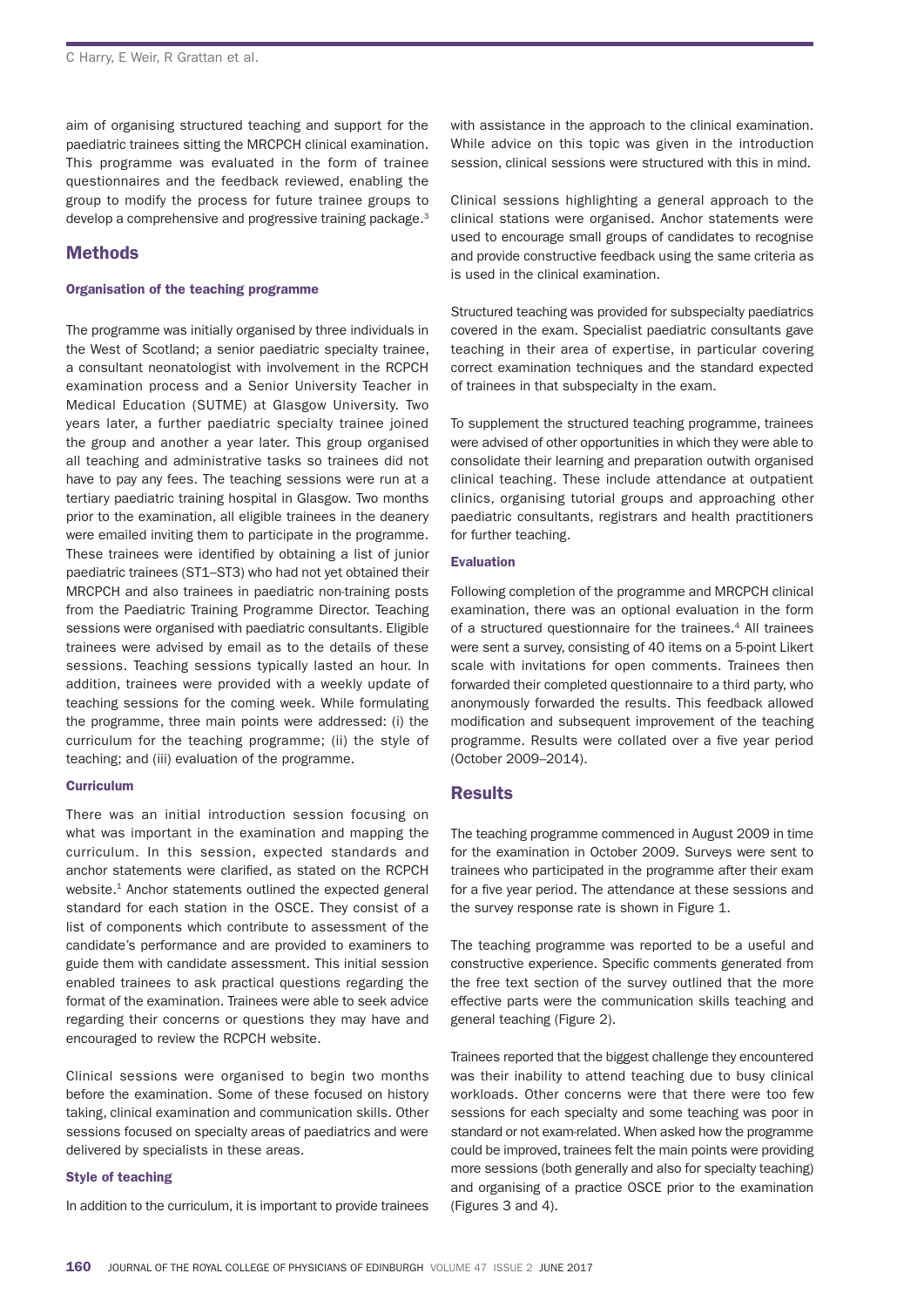Figure 1 Number of trainees involved in teaching programme and survey response rate

Figure 3 What was the least useful part of the programme?



Figure 2 What was the most useful part of the programme?



All respondents indicated that they felt an practice OSCE would be useful and that they would be willing to attend on a weekend for a practice osCe prior to the examination.

## **Discussion**

This teaching programme was implemented as it was acknowledged there was a lack of structured teaching for the MRCPCH clinical examination in Scotland. Prior to this, small groups of trainees often attempted to organise tutorials with paediatric consultants; however, there was no consistency or structure to this. There were no courses or teaching for this examination in scotland, with candidates having to travel to London if they wished to attend an examination course; this was not covered in their study budget. A consultant with a senior examiner position was involved in elements regarding examination structure, curriculum and objectives. The SUTME was consulted and agreed to contribute and give advice on the educational components and feedback process. Trainees were encouraged to send their responses to the SUTME, who anonymised information for the group, and forwarded this on so that the points highlighted could be acted upon.

The programme has become a consistent addition to the West of scotland paediatric training programme. in addition to teaching and feedback provided, it also gives opportunities to address the realities of the examination as well as form cohesive study groups. it is stated quite clearly in the literature provided that it provides core teaching



Figure 4 How could the programme be improved?



objectives but supplementary study and practice is required to pass the examination.

#### Quality control of the programme

It is essential that this programme aligns itself with the examination standards set out by the RCPCH; the examination website clearly states that trainees should be able to perform at the level of a 'newly appointed registrar' (ST4). Therefore processes needed to be implemented to ensure the teaching delivered was appropriate and in line with the College recommendations so that candidates receive relevant and constructive teaching. This training programme sought to address the principles of the exam, practice of the exam process and individual specialty knowledge. it is vital that the components relating to the exam are taught by experienced rCPCh examiners. similarly, it is essential that individuals teaching on paediatric subspecialties were well informed of the standard that the candidate is expected to perform at during the exam. Over time, we have tried to establish a core group of experienced individuals who are familiar with the exam syllabus with attempts to standardise teaching utilising the anchor statements provided by the RCPCH.

#### Courses for MRCPCH clinical examination

The availability of paediatric courses to prepare for the MRCPH clinical examination is varied throughout the UK. many courses are commercially produced and expensive. Some are led by very experienced RCPCH clinical examiners and are designed primarily to familiarise the candidates with the principles of the exam. It is worth noting that RCPCH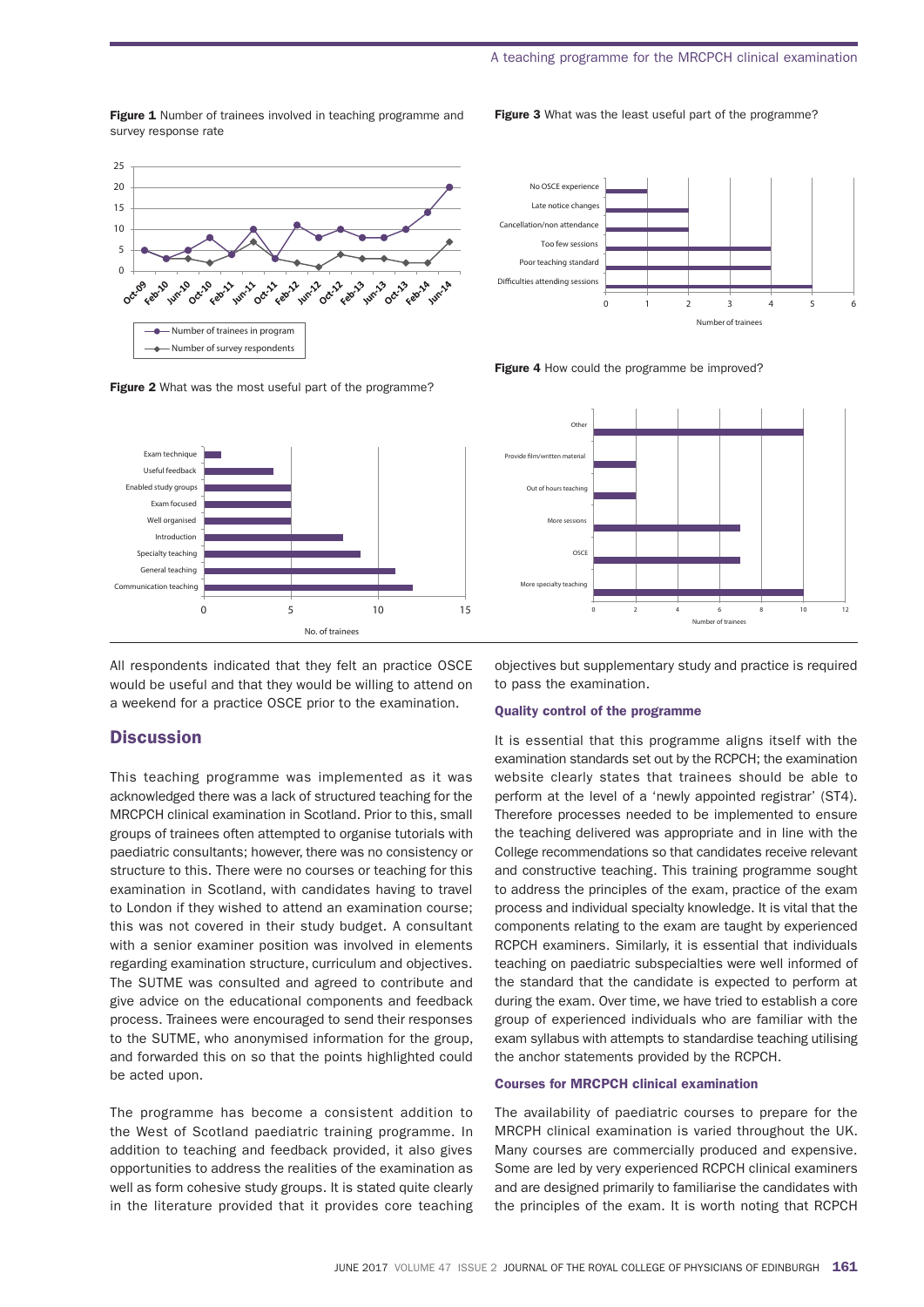examiners should not provide service to commercial firms for their financial benefit. The RCPCH offers a two day Exam Skills Preparation Course in London, costing £500.<sup>5</sup>

The MRCPCH clinical examination is also run in Hong Kong, singapore, malaysia, india, myanmar, oman, egypt, saudi Arabia and the United Arab Emirates.<sup>6</sup> Examinations are not necessarily offered at all of these centres at each sitting but there is the opportunity for trainees to apply to sit it. it is now standard practice that when the MRCPCH is introduced to a new region or country, there is examiner and candidate training prior to the first clinical exam. The content is lecture-based but mostly mock exam-based with extensive feedback and Q&a sessions for candidates. The examiners are not paid for this but there is a small charge to the candidates to cover costs.

#### Challenges and aspirations

The most significant challenge to the programme is its longevity as it is run by a small nucleus of individuals with no administration support or funding and there are concerns that this project cannot be sustained.<sup>7</sup> While the group is motivated for this to continue, it does not allow further development of the programme in response to the feedback provided by the trainees.

The most challenging aspect for trainees is that it is often difficult to attend teaching due to busy clinical commitments. Paediatric trainees, who are working elsewhere, especially at district general hospitals outside glasgow, struggle to attend sessions and are thus disadvantaged. During busy clinical periods, both teachers and trainees struggle to attend some of the organised sessions and thus these are rescheduled or cancelled. Another common complaint relates to the quality of the teaching provided and insufficient number of sessions.

While attempts were made following this feedback to highlight these points to teachers and encourage review of the anchor statements, it is challenging with the current resources to implement change. ideally, this would be an essential part of paediatric training. It would be beneficial to establish funding and administration support, so that this programme is sustainable and not dependent on a small group undertaking this in their own time. it would also be desirable to formulate a dedicated teaching faculty for this programme. The programme is indebted to many consultants and senior registrars who contribute enthusiastically and regularly to this process. We would like to establish a working group to ensure that standards are maintained to coincide with the evolution of the examination process, which would require the participation of individuals who are involved with the genesis, execution and quality assessment of the MRCPCH examination process in the UK. it would be necessary to embed the programme into the paediatric specialty programme so that bleep-free teaching could be organised.

This is difficult with current pressures on service provision and logistical challenges may dictate that some teaching be delivered out-of-hours. We would hope that development of a robust training programme and the reorientation of workplace attitudes in relation to the importance of examination training would facilitate this. While the group would not wish to profit from the programme, a small funding stream would be essential if aspirations of a practice OSCE were to be realised. for workload and service reasons, this would have to be run at the weekend and thus would require support from ancillary staff. The goodwill of parents and children would have to be further utilised to ensure adequate clinical cases. organisation of an osCe or mock exam is not a small undertaking and individual components of this are currently being explored by the organisers. $8$  Ideally, we would like to offer, along with Educational Supervisors, a mentorship programme to those trainees who struggle to pass the examination,<sup>9</sup> so that problem areas can be addressed and optimise the opportunity of passing the clinical examination at the next sitting.

Doctors in training are an integral part of the NHS workforce, with one quarter of all doctors in the UK in training.<sup>10</sup> Trainees' progression is dependent on successfully completing a number of examinations. it is essential to prepare trainees for these summative assessments. Such training should be embedded into specialty training programmes to provide essential support and education for trainees when a high clinical workload is the norm.

#### **Conclusions**

The initial steps in organising a structured teaching programme for paediatric trainees sitting their MRCPCH clinical examination have been taken with this programme now consolidated and in its eighth year. Review of the feedback has enabled modification of this programme to improve the process of preparation for future trainee groups. This programme provides essential support for paediatric trainees in their preparation for the clinical examination that is otherwise unavailable locally. Challenges encountered thus far relate mainly to difficulties attending teaching sessions due to clinical commitments, for both trainees and senior staff involved in teaching. future development will focus on creating a robust system that will enable this programme to continue and establishment of a key group of paediatric consultants who can provide consistent teaching across the range of paediatric specialties in a way which reflects the realities of the clinical examination. The key points illustrated are transferrable and could be adopted by other specialist training providers outwith this specialty. further studies investigating the training available for examinations in other medical specialties using a carefully constructed survey would allow for meaningful data collection in this area.  $\bullet$